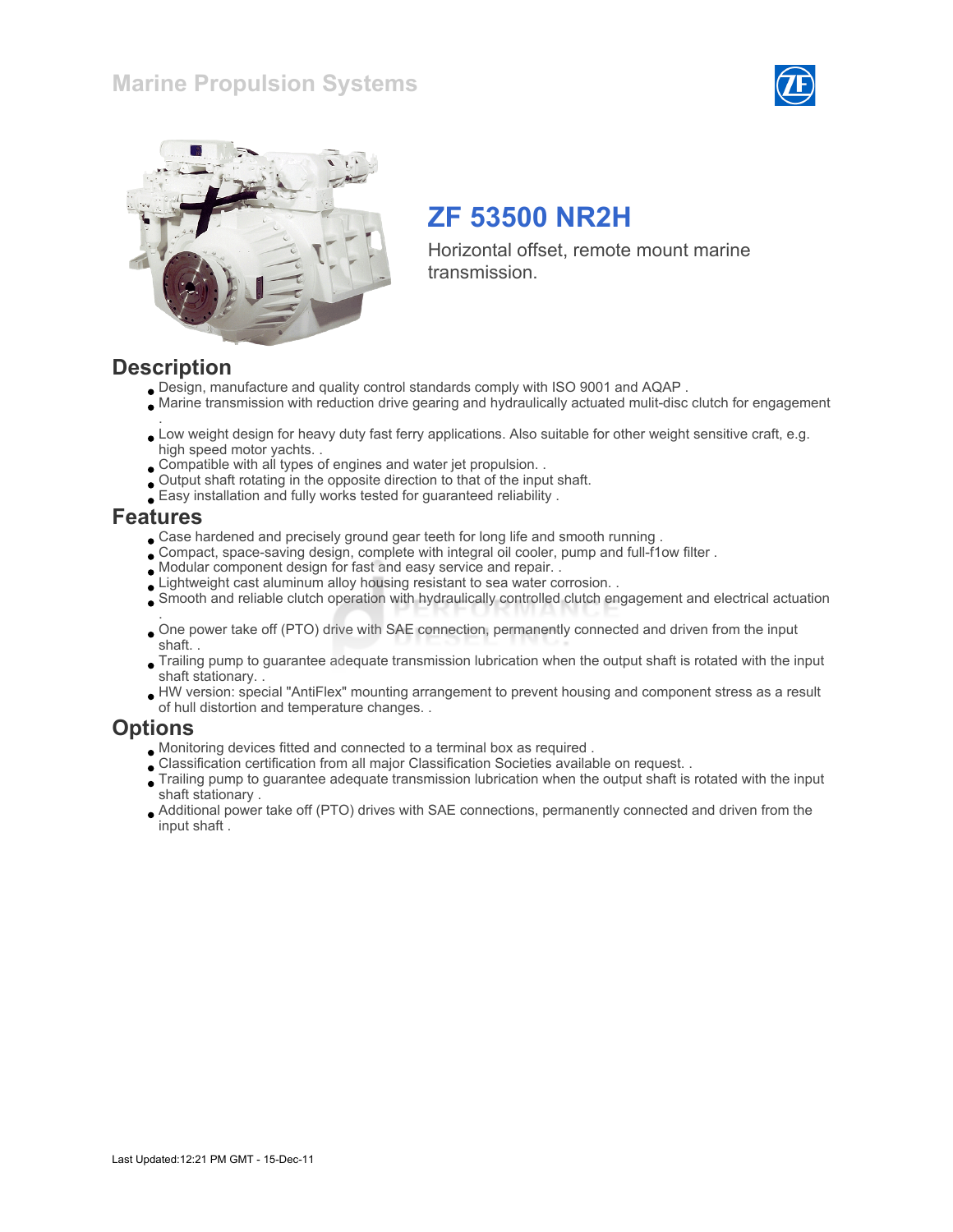# Ratings

## Light Duty

| <b>RATIOS</b>                                      | MAX. | <b>TORQUE</b> |    | <b>POWER/RPM</b>                                                              | <b>INPUT POWER CAPACITY</b> |         |           |          |           |          | MAX.<br><b>RPM</b> |
|----------------------------------------------------|------|---------------|----|-------------------------------------------------------------------------------|-----------------------------|---------|-----------|----------|-----------|----------|--------------------|
|                                                    | Nm   | ftlb          | kW | hp                                                                            | kW                          | hp      | <b>kW</b> | hp       | <b>kW</b> | hp       |                    |
|                                                    |      |               |    |                                                                               |                             | 750 rpm |           | 1000 rpm |           | 1300 rpm |                    |
| 1.487, 1.694, 1.771, 1.853,<br>1.912. 2.129. 2.464 |      |               |    | 75000   55317   7.8534   10.5316   5890   7899   7853   10532   10209   13691 |                             |         |           |          |           |          | 1350               |
| * Special Order Ratio.                             |      |               |    |                                                                               |                             |         |           |          |           |          |                    |

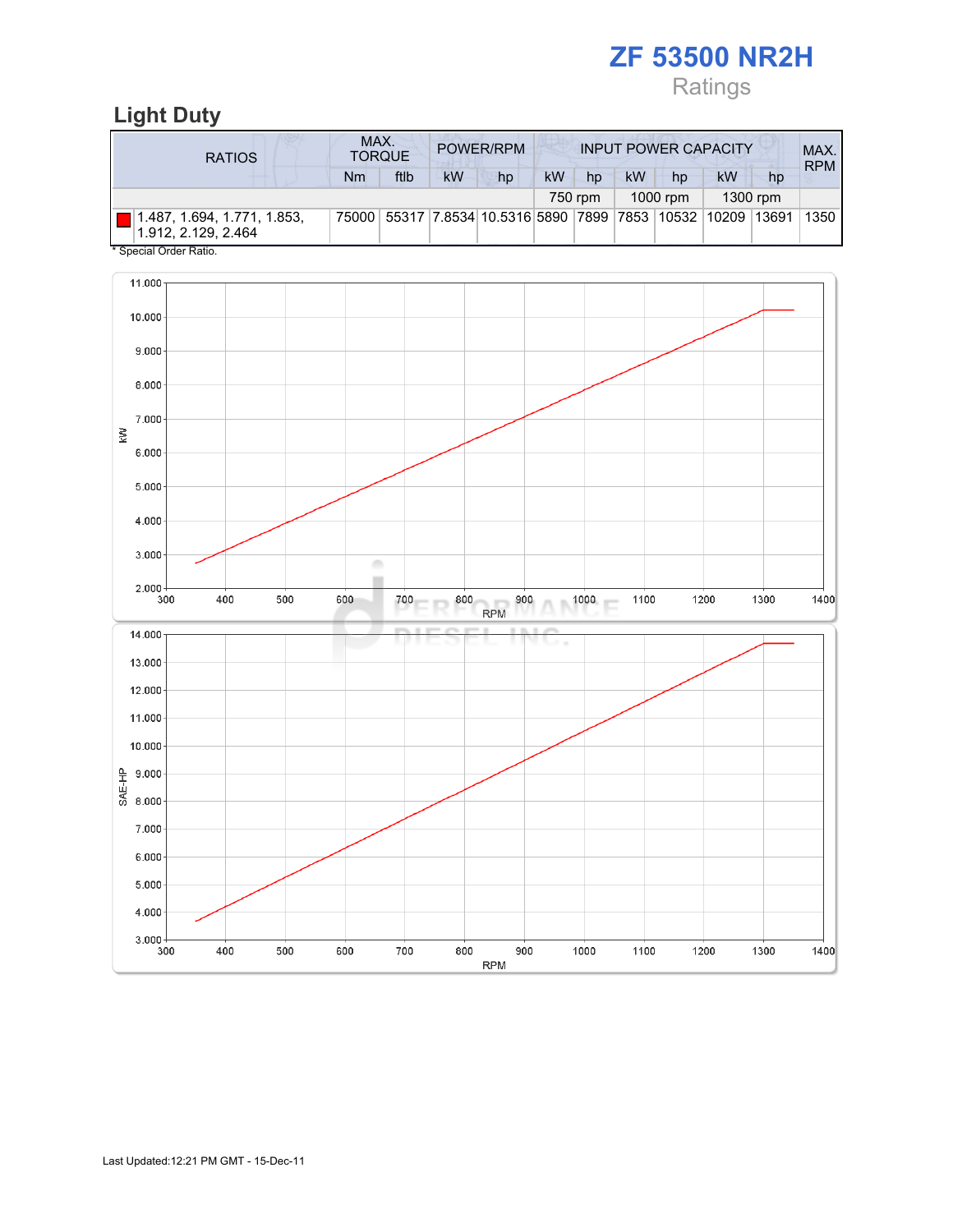# Ratings

## Medium Duty

| <b>RATIOS</b>                                      | MAX.<br><b>TORQUE</b> | POWER/RPM<br><b>INPUT POWER CAPACITY</b>                      |           |    |           |         |           | MAX.<br><b>RPM</b> |           |            |  |
|----------------------------------------------------|-----------------------|---------------------------------------------------------------|-----------|----|-----------|---------|-----------|--------------------|-----------|------------|--|
|                                                    | Nm                    | ftlb                                                          | <b>kW</b> | hp | <b>kW</b> | hp      | <b>kW</b> | hp                 | <b>kW</b> | hp         |  |
|                                                    |                       |                                                               |           |    |           | 750 rpm |           | 1000 rpm           |           | $1200$ rpm |  |
| 1.487, 1.694, 1.771, 1.853,<br>1.912, 2.129, 2.464 |                       | 70000 51629 7.3298 9.8295 5497 7372 7330 9829 8796 11795 1350 |           |    |           |         |           |                    |           |            |  |
| * Special Order Ratio.                             |                       |                                                               |           |    |           |         |           |                    |           |            |  |

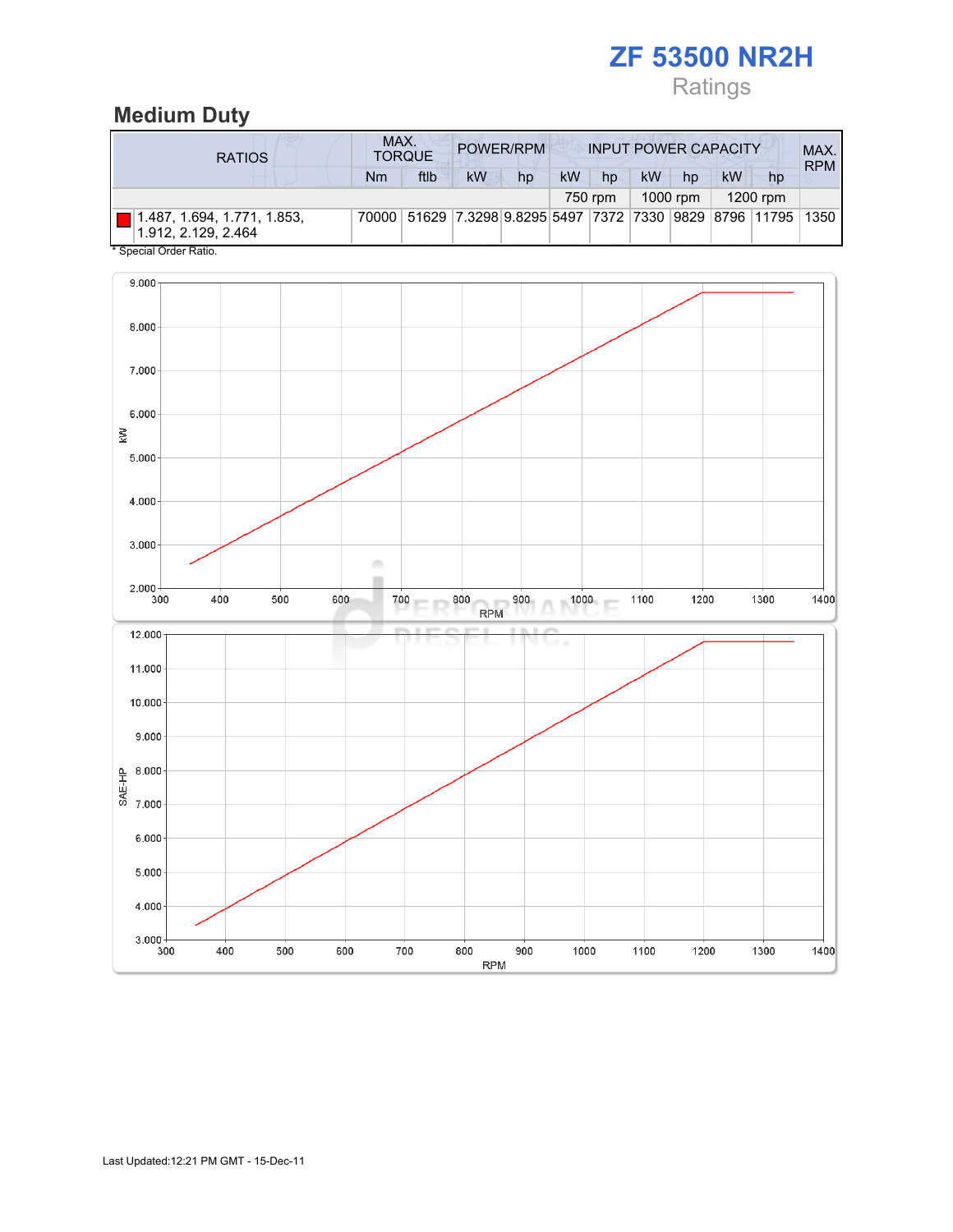# Ratings

## Continuous Duty

| RATIOS                                                                                                                                          |    | <b>MAX. TORQUE POWER/RPM</b> |    |    |           | <b>INPUT POWER CAPACITY</b> |           |         |           |          | MAX.       |
|-------------------------------------------------------------------------------------------------------------------------------------------------|----|------------------------------|----|----|-----------|-----------------------------|-----------|---------|-----------|----------|------------|
|                                                                                                                                                 | Nm | ftlb                         | kW | hp | <b>kW</b> | hp                          | <b>kW</b> | hp      | <b>kW</b> | hp       | <b>RPM</b> |
|                                                                                                                                                 |    |                              |    |    |           | 750 rpm                     |           | 900 rpm |           | 1000 rpm |            |
| 1 1.487, 1.694, 1.771, 1.853, 1.912,                      70000   51629  7.3298 9.8295 5497  7372  6597  8847  7330  9829  1350<br> 2.129.2.464 |    |                              |    |    |           |                             |           |         |           |          |            |

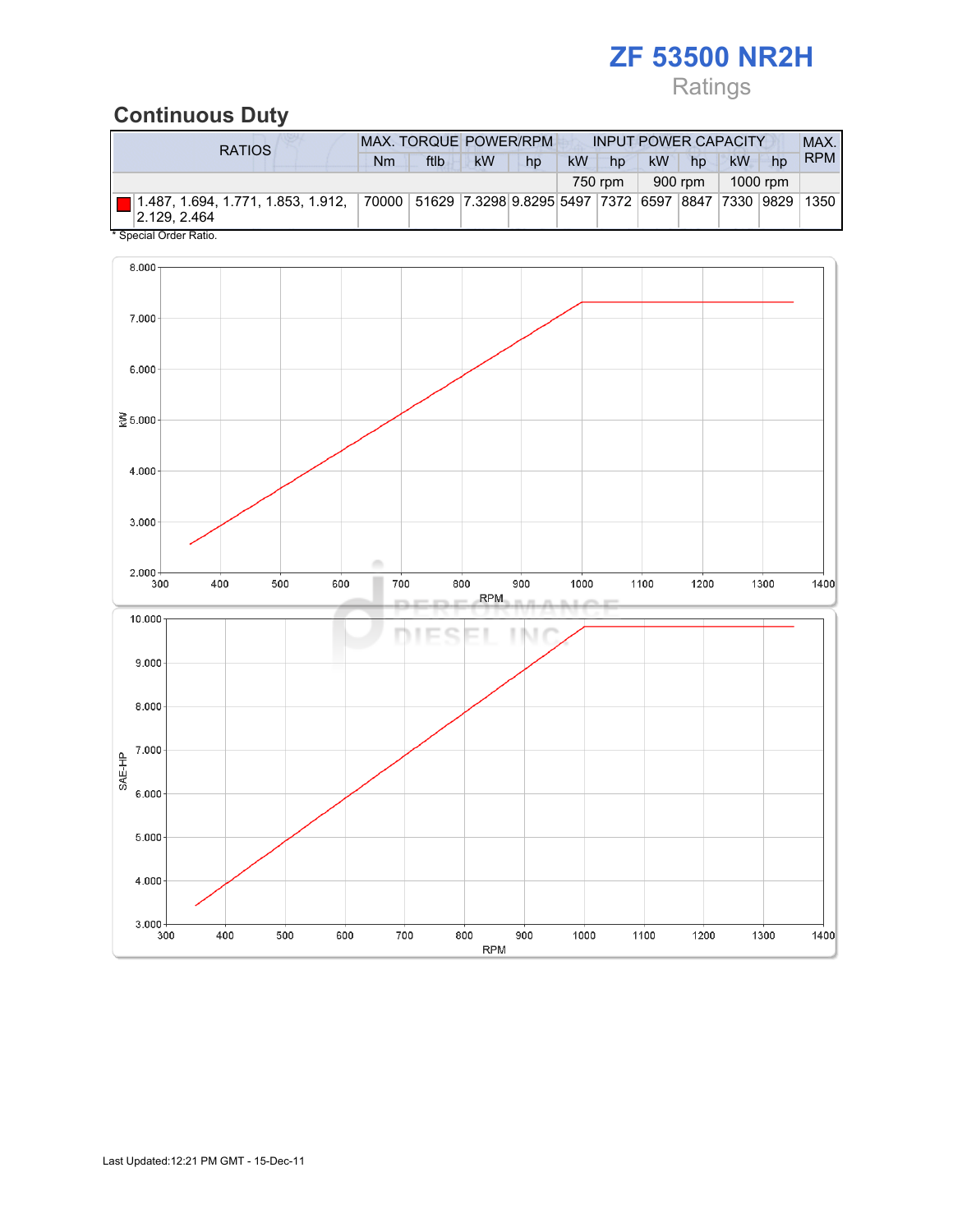**Dimensions** 





| mm (inches) |                |                |                |                |            |                            |                |  |  |
|-------------|----------------|----------------|----------------|----------------|------------|----------------------------|----------------|--|--|
| A           | B <sub>1</sub> | B <sub>2</sub> | H <sub>1</sub> | H <sub>2</sub> |            | $\Box$                     | L <sub>2</sub> |  |  |
| 600 (23.6)  | 730 (28.7)     | 515(20.3)      | 535(21.1)      | 770 (30.3)     | 705 (27.8) | 995 (39.2)                 | 746 (29.4)     |  |  |
|             |                | Weight kg (lb) |                |                |            | Oil Capacity Litre (US qt) |                |  |  |
|             |                | 3,825(8,425)   |                |                |            | 200 (212)                  |                |  |  |

| <b>Output Coupling Dimensions</b> |  |  |  |
|-----------------------------------|--|--|--|
|-----------------------------------|--|--|--|

I

|    |    |              |                   |              |                                                         |  | <b>Bolt Holes</b> |       |              |
|----|----|--------------|-------------------|--------------|---------------------------------------------------------|--|-------------------|-------|--------------|
|    |    |              |                   |              |                                                         |  | No.               |       | Diameter (E) |
| mm | mm | $\mathsf{I}$ | $\blacksquare$ mm | $\mathsf{I}$ | mm                                                      |  |                   | mm    |              |
|    |    |              |                   |              | 575   22.6   500   19.7   320   12.6   50.0   1.97   18 |  |                   | -37.0 | 1.46         |